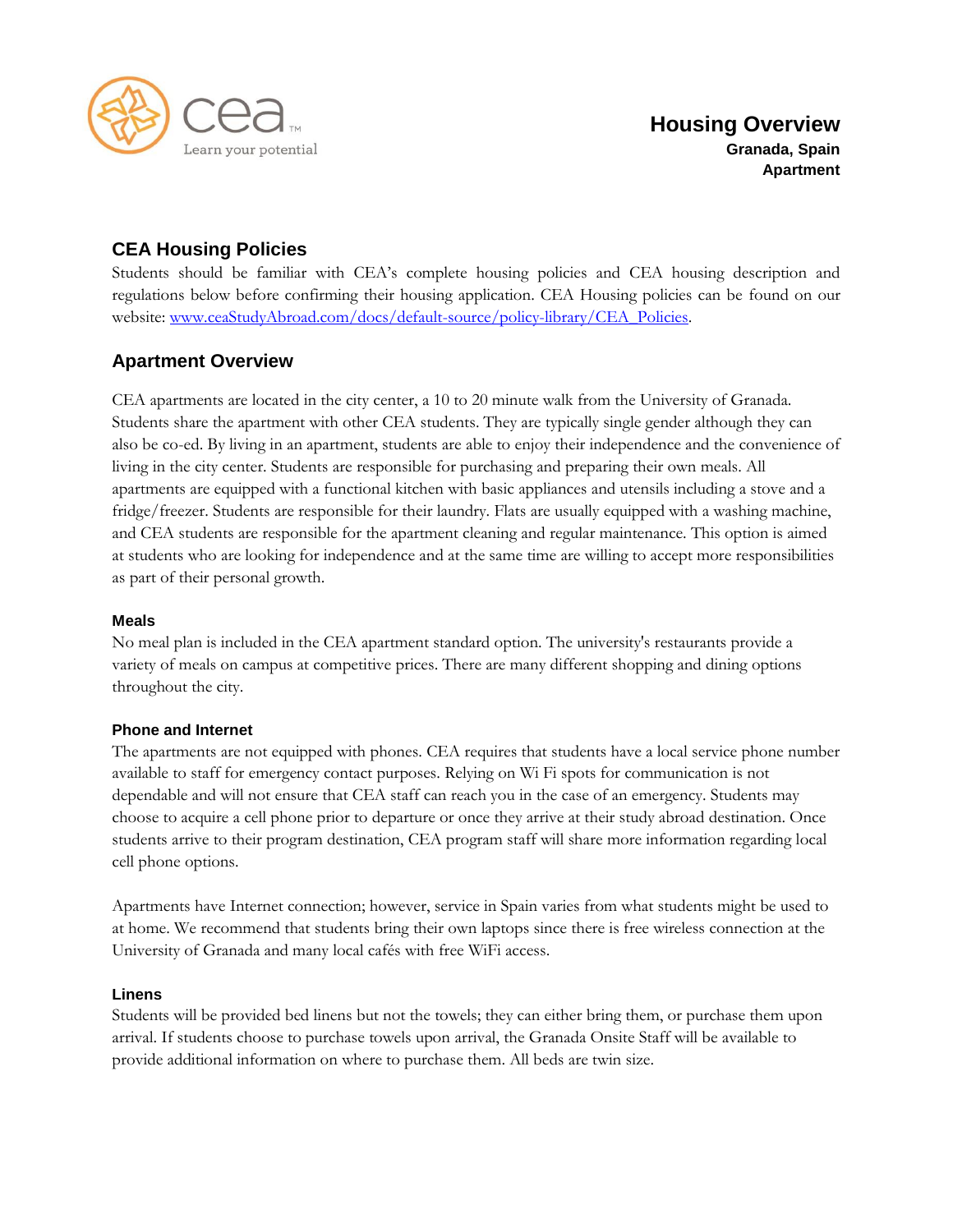## **Laundry**

Flats are usually equipped with a washing machine. If there is not a washing machine in the flat, CEA will make every effort to guarantee students a weekly laundry service per person. Students are responsible for purchasing their own laundry detergent.

## **Smoking**

Smoking is prohibited in CEA apartments.

## **Amenities**

All rooms are furnished including a bed, closet, shared bathroom, microwave and TV set. The study area is located in the living room

## **Guests**

CEA students are responsible for the conduct of their guests while in CEA housing. Guests must be accompanied by a resident at all times. After 10:00pm any disturbance or noise is completely forbidden. Overnight guests are not permitted in any housing assignment.

## **Curfew**

There is no curfew in any apartment. However, students should be respectful of their roommates when coming home late.

## **Keys & Security**

Apartments must be locked with the keys at all times, when students are inside the apartment and when they leave. Each student will be issued keys to their housing upon check-in. Under no circumstances may students make a copy of their keys. In the event that keys are lost during the program, students will be responsible for the cost of replacement. A minimum fee of \$50 will be deducted from the program damage deposit for each set of keys not returned upon completion of the program. In addition, students are required to follow any additional security procedures as dictated by their specific housing assignment/facility.

## **Check-in**

CEA will monitor together with the housing provider the check in process before the student arrival. Upon moving in to housing, the student may be required to complete and sign an Inventory Checklist, which will be an accurate and complete record of the contents and conditions of the student's room and any shared or common areas.

## **Mid-term Housing Checks**

In case of any problem relating the furniture or amenities in the apartment, CEA together with the housing provider will monitor this situation. In addition, CEA staff may check housing at any time it deems necessary throughout the semester without prior notice to students.

## **Check-out**

CEA will monitor student housing check-out at the end of the program. You must adhere to the proper check-out procedures when vacating CEA housing, which include turning in keys, removing personal items, waste and debris, and leaving the room/apartment in an acceptable and clean condition. At the end of your program, you must check out of your housing with the CEA Resident Staff.